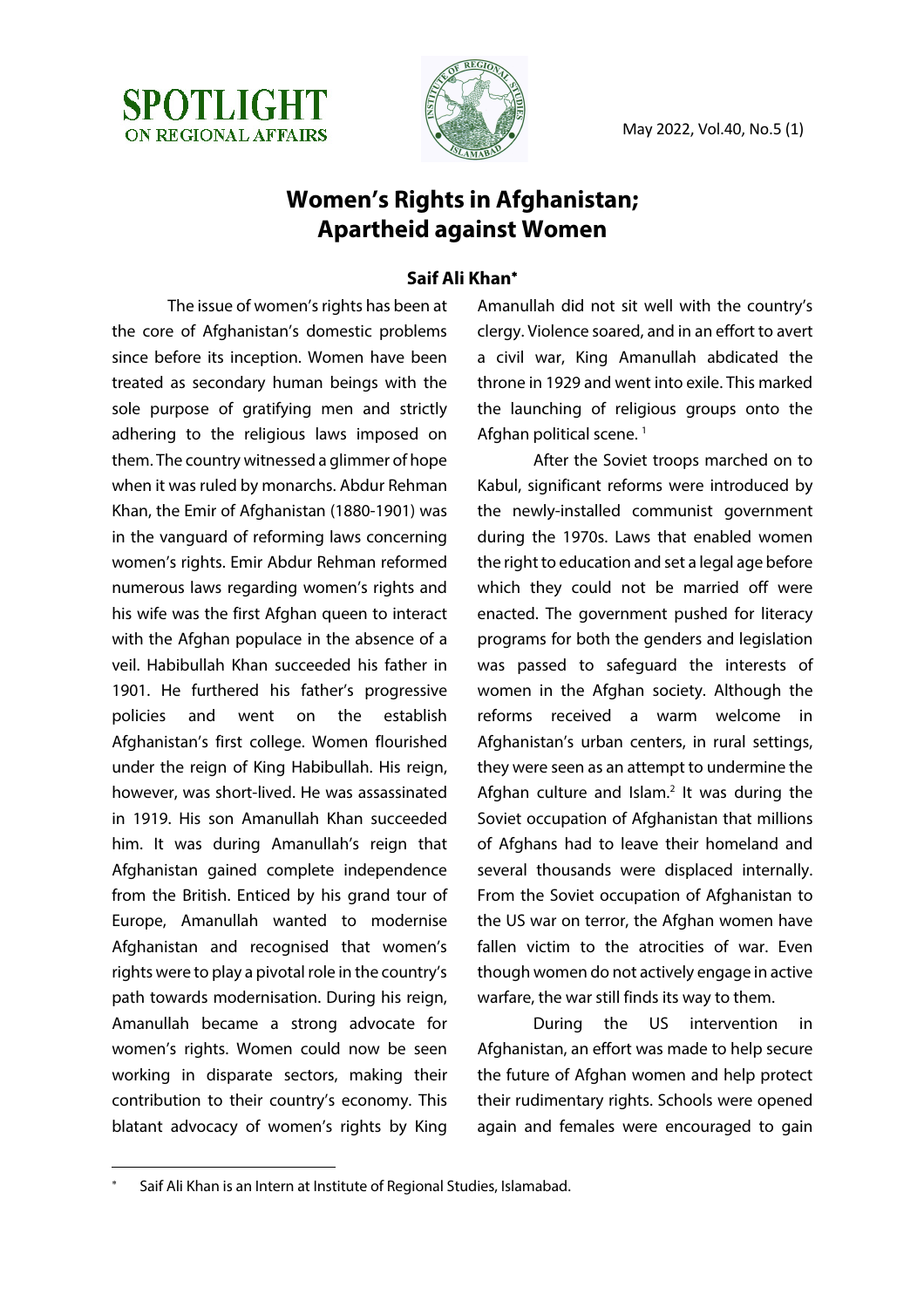## **SPOTLIGHT ON REGIONAL AFFAIRS**



May 2022, Vol.40, No.5 (1)

education, predominantly in urban areas. Hospitals and clinics were set up to ensure that women in Afghanistan were not left medically neglected. Since hasty US withdrawal from Afghanistan, numerous NGOs and humanitarian aid organisations have ceased to function in Afghanistan. The Afghan populace relied significantly on foreign aid for its survival, now that these organisations have pulled the plug, the fragility of the country's economy has become evident. Women have been disproportionately affected by the US withdrawal from Afghanistan.

Under the Taliban regime, women face unprecedented levels of discrimination. They are not allowed outside of their homes without a chaperone, seeking education after adolescence is tantamount to a heinous crime, and speaking publicly and involvement of women in politics is loathed under the new Taliban rule. Within months of coming into power, the Ministry of Women's Affairs was disbanded and was replaced with Ministry for Preaching and Guidance and the Propagation of Virtue and the Prevention of Vice.<sup>3</sup> In 2020, 27 per cent of the parliamentarians were women which gave women some representation in the country's legislature.4 Under the Taliban rule, however, women representation in the legislature has become non-existent and the role of women in governmental managerial positions has vanished. This will only contribute to the marginalisation of women in Afghanistan. The Taliban government is able to get away with such hard-line policies due to reasons that are entrenched in Afghanistan's social structure. Afghanistan, being a patriarchal society, most men remain in favour of subjugating women and not giving them any

hope of liberation in the foreseeable future. Such decrees suppress women and legitimise the control of Taliban over Afghan women. The Taliban thrive on the suppression of women.

According to a UN Women gender alert document, Afghanistan ranked 166 out of 167 countries on the Gender Development Index. Furthermore, Afghanistan ranked 170 out of 170 on the Global Women, Peace and Security Index 2021.<sup>5</sup> This exhibits the level of gender inequality that exists in Afghanistan. The Taliban have restricted women from working outside of their homes. Afghanistan already is among one of the poorest countries in the world, with a per capita income of only \$516.7 (2020). 6 Women have been completely omitted from the country's workforce. This omission of women from the country's economy is estimated to cost around \$ 1 billion or 5 per cent of its total GDP.<sup>7</sup> In Afghanistan, an estimated 3.7 million children remain out-ofschool, 60 per cent of which are girls.<sup>8</sup> The causes of the alarmingly low enrolment rate of girls in schools are predominantly cultural and religious. According to the World Bank, 22 per cent of the total Afghan population inhabit urban areas, the remaining 78 per cent live in rural areas. Afghanistan, being a predominantly rural country poses as an impediment in women's right to education. In rural areas, access to basic facilities such as education and healthcare has become almost impossible for women. Women in Afghanistan have been victims to unprecedented levels of domestic violence. According to the UNFPA, 87 per cent of Afghan women have experienced at least some sort of domestic violence during their lifetime.<sup>9</sup>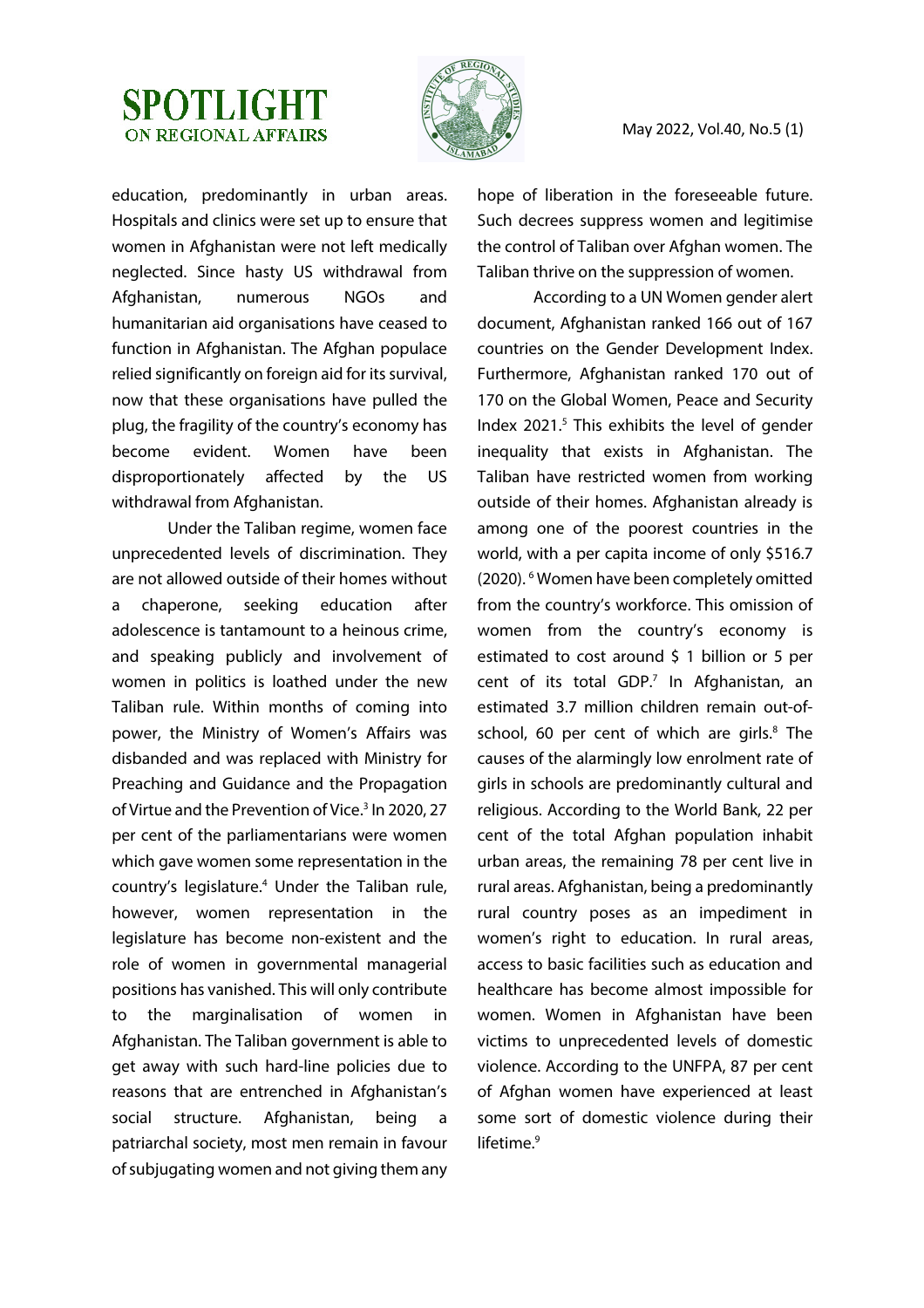



It is an indisputable fact that the Taliban presently ruling over Afghanistan have evolved in virtually every single facet. The Afghan Taliban now employ the use of modern technological tools, they squander millions of dollars to equip their fighters with the latest weaponry, and have a significant presence on social networking platforms which is subsequently used for recruitment and propaganda purposes. The Taliban have adapted well to the technological advancements but their oppressive policies regarding women herald a bleak ensuing for the women of Afghanistan. In a latest turn of events, the Taliban issued an edict which states that women must be covered from head to toe in order for them to appear in public.<sup>10</sup> Furthermore, the Taliban leader Haibatullah Akhunzada affirmed that women should not leave their homes unless 'necessary'.<sup>11</sup>Any woman found in violation of the decree will be penalised in accordance with the Sharia law. Given Afghanistan's social, cultural and religious make-up, it is clear that not a significant chunk of the country's conservative population will protest against the religiously propelled government's latest decree. Historically, the burqa was worn in Afghanistan as a divine instruction from God. However, under the new Taliban regime, the rationale behind the *burqa* has pivoted from religious to strategic and political motives. At the outset of the Taliban regime, high ranking Taliban officials, in conversation with western journalists and diplomats would often reassure that the rights of women would be protected under Islamic jurisprudence. That, however, does not seem to be the case.

The decades of war in Afghanistan have disproportionately affected the women of Afghanistan. Although the state of women prior to the fall of Kabul was not ideal, there still was hope. Now, Afghan women have lost all hope. Their fate lies in the hands of the Taliban regime. Rather than re-evaluating and revising their hard-line policies regarding women, the new Taliban regime has proven that it is no different than the Taliban of 1990s. The government in Afghanistan should take lessons from countries such as Saudi Arabia, Qatar, and Iran where the implementation of Sharia law is prioritised, but not at the cost of women's rights. The issuing of the latest decree speaks to the government's narrow understanding of Islam. It speaks to the ulterior motive of the Taliban regime. It has little to do with religion, and aims to achieve political and strategic goals for the incumbent government. The prerequisite for a prosperous Afghanistan is inclusivity and integration of women in the country's social, political and economic circles. The international community has a grave responsibility towards the Afghan women. Human rights violations in Afghanistan need to be closely monitored to ensure further escalation of the already existing humanitarian crisis in the country. Women need to be assisted in every possible manner to ensure the protection of their rights. In order for the Taliban government to roll back the harsh policies that they have introduced regarding women's rights, the Taliban must be incentivised in the form of financial assistance and relief. <sup>12</sup> Furthermore, focusing on trivial issues such as whether women should observe veil or not should be the least of the Taliban's concern right now. The government should